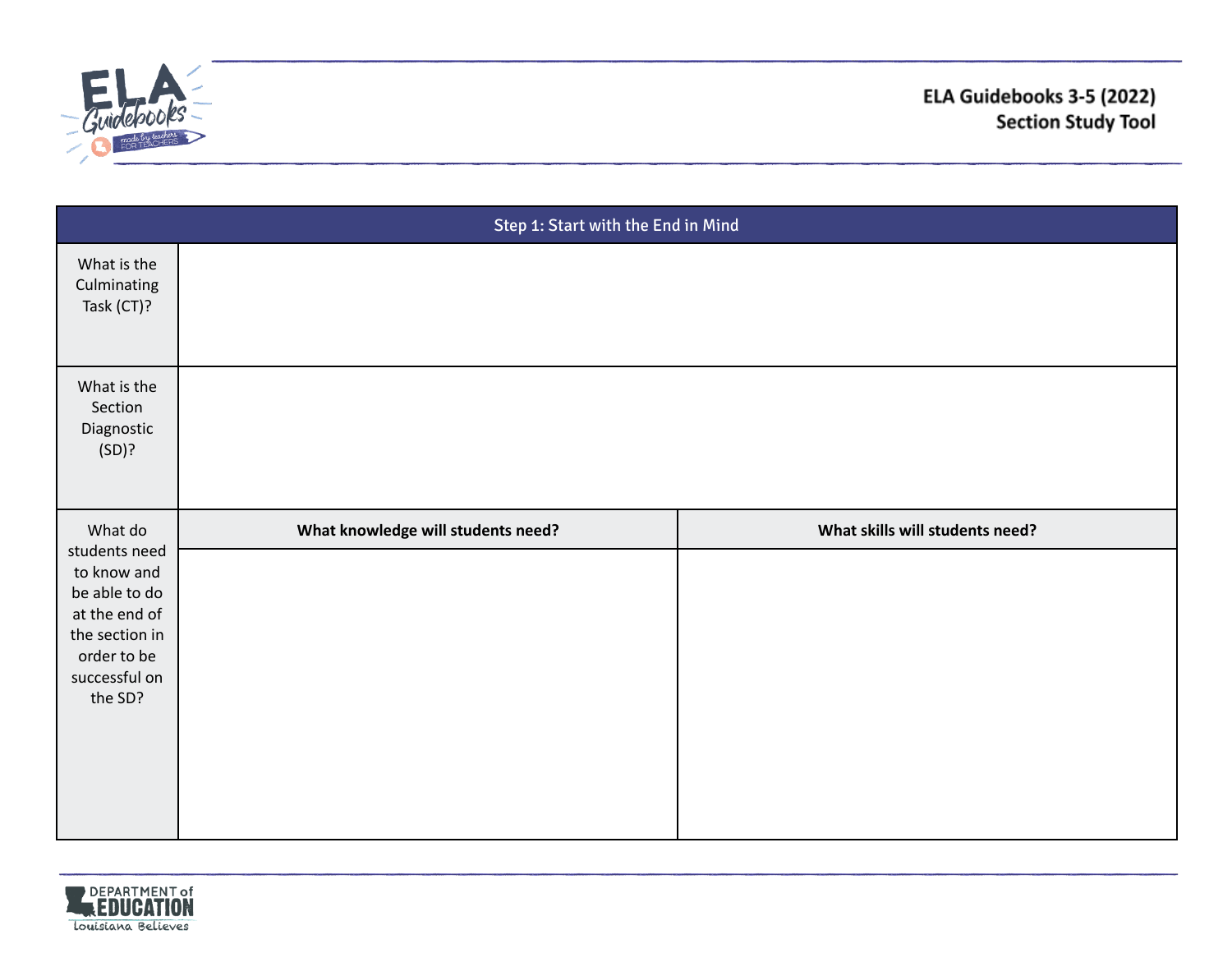

| Step 2: Text at the Center |                                                                                                                                                        |                                                                                                            |                                                                                                                                                                                          |
|----------------------------|--------------------------------------------------------------------------------------------------------------------------------------------------------|------------------------------------------------------------------------------------------------------------|------------------------------------------------------------------------------------------------------------------------------------------------------------------------------------------|
| <b>Text Title</b>          | What knowledge should students gain<br>from reading this text?<br>What is most important for students to know/understand<br>through reading this text? | How does this text and the knowledge it<br>provides support students in successfully<br>completing the SD? | What feature(s) of complexity will students<br>likely struggle with?<br>After analyzing the text using the rubric for qualitative text<br>analysis, capture your overall findings below. |
|                            |                                                                                                                                                        |                                                                                                            |                                                                                                                                                                                          |
|                            |                                                                                                                                                        |                                                                                                            |                                                                                                                                                                                          |
|                            |                                                                                                                                                        |                                                                                                            |                                                                                                                                                                                          |
|                            |                                                                                                                                                        |                                                                                                            |                                                                                                                                                                                          |

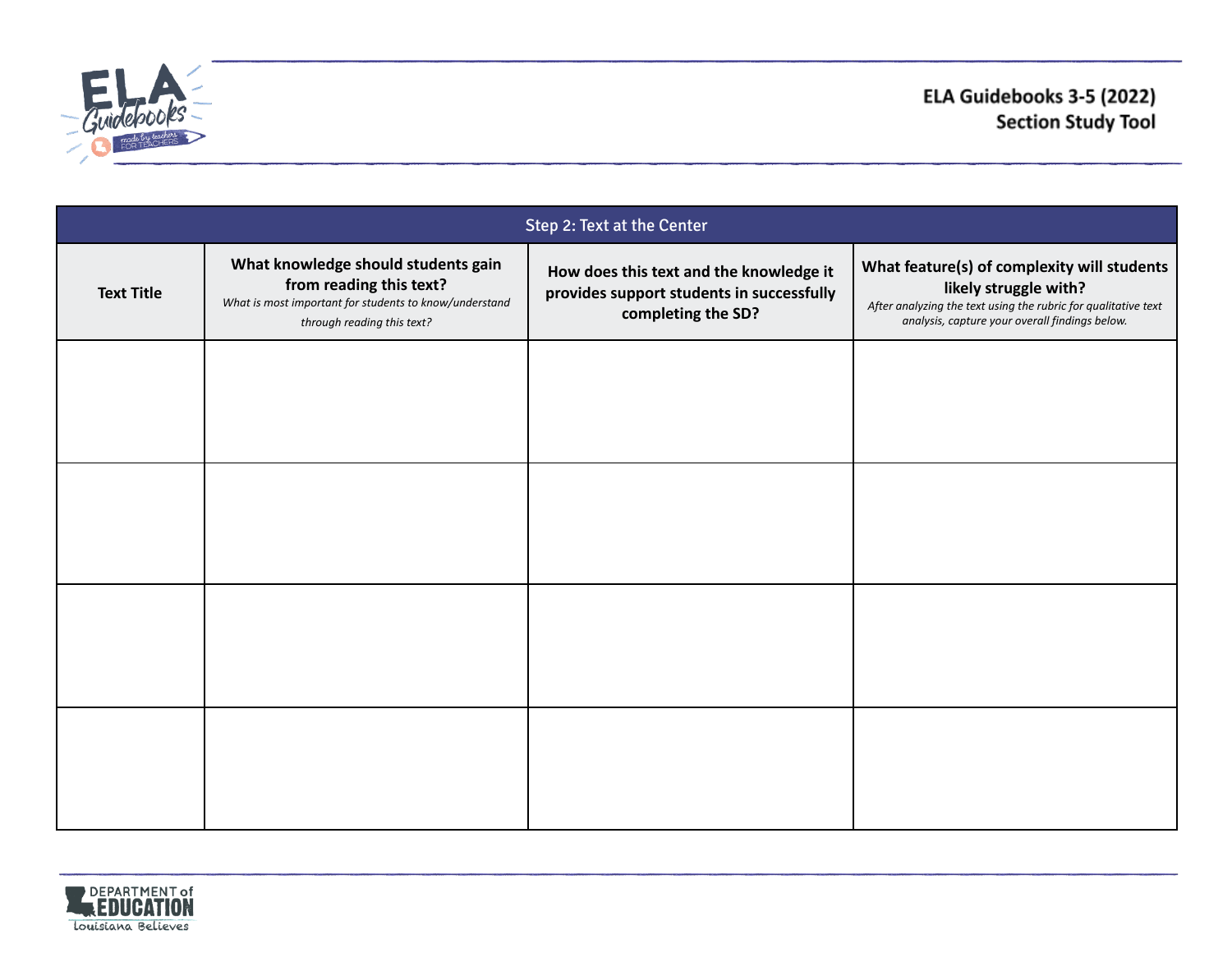

| Step 3: Lesson Look-Fors                                                                                                                      |                  |                                    |                                 |
|-----------------------------------------------------------------------------------------------------------------------------------------------|------------------|------------------------------------|---------------------------------|
| Read the Lesson Look-Fors for the section and unpack the knowledge and skills that will be high-leverage in helping students complete the SD. |                  |                                    |                                 |
| Lesson/Activity                                                                                                                               | <b>Look-Fors</b> | What knowledge will students need? | What skills will students need? |
|                                                                                                                                               |                  |                                    |                                 |
|                                                                                                                                               |                  |                                    |                                 |
|                                                                                                                                               |                  |                                    |                                 |
|                                                                                                                                               |                  |                                    |                                 |
|                                                                                                                                               |                  |                                    |                                 |
|                                                                                                                                               |                  |                                    |                                 |
|                                                                                                                                               |                  |                                    |                                 |
|                                                                                                                                               |                  |                                    |                                 |
|                                                                                                                                               |                  |                                    |                                 |
|                                                                                                                                               |                  |                                    |                                 |
|                                                                                                                                               |                  |                                    |                                 |
|                                                                                                                                               |                  |                                    |                                 |

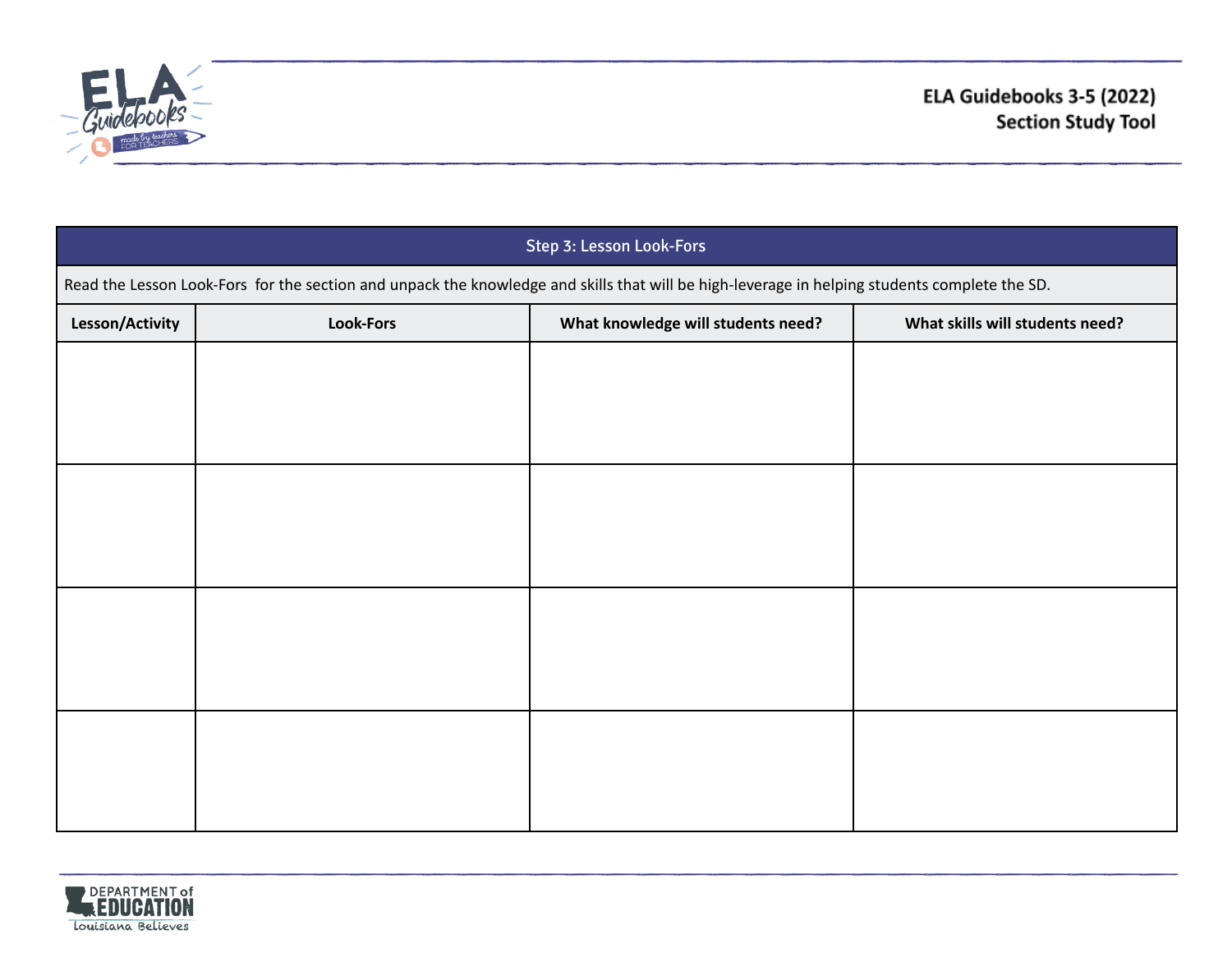

| Step 3: Lesson Look-Fors (continued)                                                                                                          |                  |                                    |                                 |
|-----------------------------------------------------------------------------------------------------------------------------------------------|------------------|------------------------------------|---------------------------------|
| Read the Lesson Look-Fors for the section and unpack the knowledge and skills that will be high-leverage in helping students complete the SD. |                  |                                    |                                 |
| Lesson/Activity                                                                                                                               | <b>Look-Fors</b> | What knowledge will students need? | What skills will students need? |
|                                                                                                                                               |                  |                                    |                                 |
|                                                                                                                                               |                  |                                    |                                 |
|                                                                                                                                               |                  |                                    |                                 |
|                                                                                                                                               |                  |                                    |                                 |
|                                                                                                                                               |                  |                                    |                                 |
|                                                                                                                                               |                  |                                    |                                 |
|                                                                                                                                               |                  |                                    |                                 |
|                                                                                                                                               |                  |                                    |                                 |
|                                                                                                                                               |                  |                                    |                                 |
|                                                                                                                                               |                  |                                    |                                 |
|                                                                                                                                               |                  |                                    |                                 |
|                                                                                                                                               |                  |                                    |                                 |